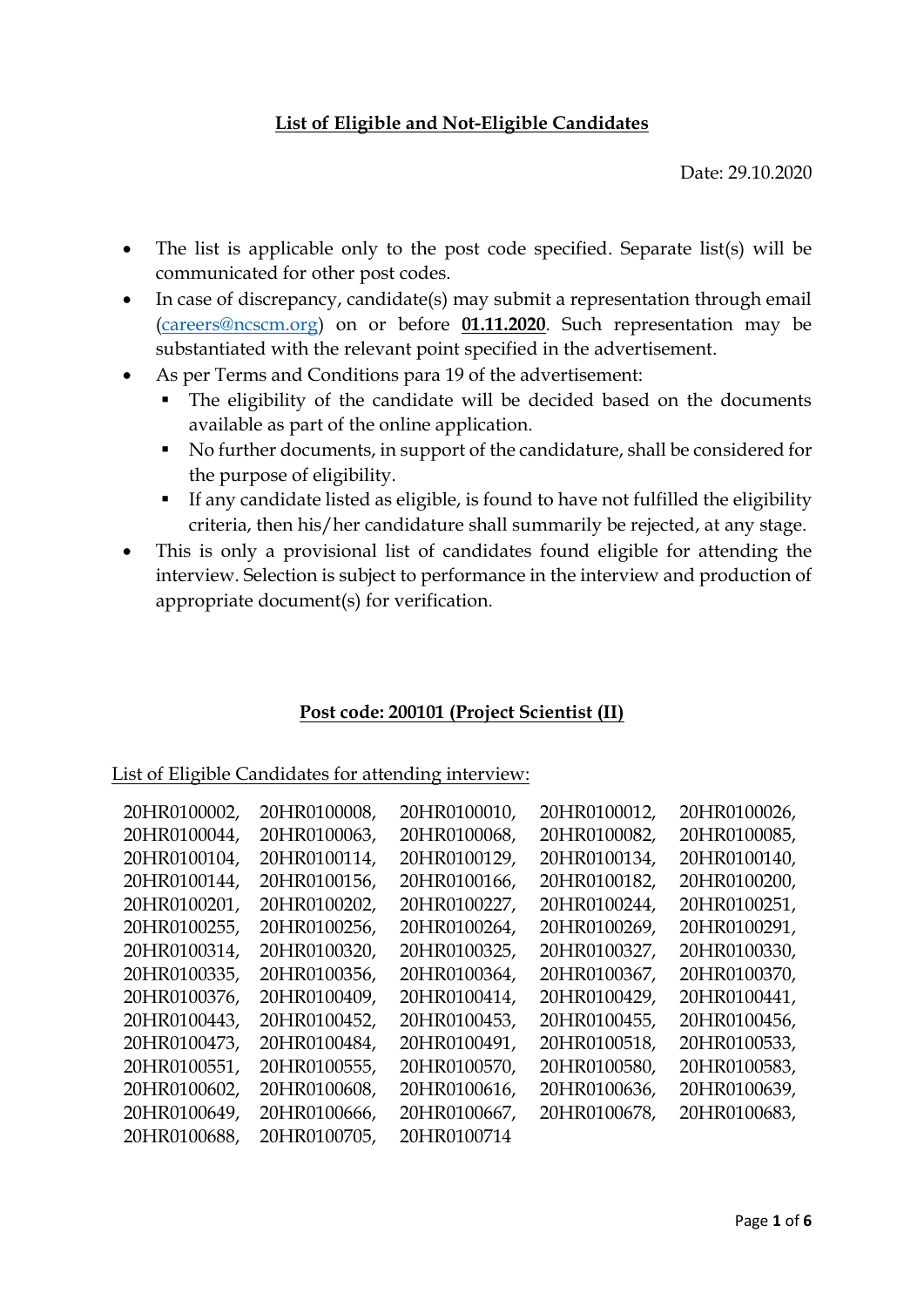List of Not Eligible Candidates:

| Candidate ID | <b>Remarks</b>                                                                                                                                                                                  |
|--------------|-------------------------------------------------------------------------------------------------------------------------------------------------------------------------------------------------|
| 20HR0100059  | Less Experience - Experience document(s) submitted did not support the                                                                                                                          |
|              | claim of the candidate                                                                                                                                                                          |
| 20HR0100065  | Incomplete Application - Degree/ Provisional Certificate not submitted                                                                                                                          |
| 20HR0100076  | Less experience when compared to the requirement - PhD and work time<br>periods are overlapping                                                                                                 |
| 20HR0100122  | Less experience when compared to the requirement - PhD and work time<br>periods are overlapping                                                                                                 |
| 20HR0100128  | Incomplete Application - Degree/ Provisional Certificate not submitted                                                                                                                          |
| 20HR0100135  | Incomplete Application - Degree/ Provisional Certificate not submitted                                                                                                                          |
| 20HR0100139  | Incomplete Application - Degree/ Provisional Certificate not submitted                                                                                                                          |
| 20HR0100143  | Less experience when compared to the requirement - PhD and work time<br>periods are overlapping                                                                                                 |
| 20HR0100146  | Less experience when compared to the requirement - PhD and work time<br>periods are overlapping                                                                                                 |
| 20HR0100153  | Incomplete Application - Degree/ Provisional Certificate not submitted                                                                                                                          |
| 20HR0100167  | Incomplete Application - Degree/ Provisional Certificate not submitted                                                                                                                          |
| 20HR0100172  | Incomplete Application - Degree/ Provisional Certificate not submitted                                                                                                                          |
| 20HR0100205  | Less experience when compared to the requirement - M.Phil, PhD and<br>experience time periods are overlapping                                                                                   |
| 20HR0100214  | Less experience when compared to the requirement - PhD and work time<br>periods are overlapping                                                                                                 |
| 20HR0100219  | Less experience when compared to the requirement - PhD and work time<br>periods are overlapping                                                                                                 |
| 20HR0100222  | Incomplete Application - Degree/ Provisional Certificate not submitted                                                                                                                          |
| 20HR0100242  | Duplicate of Candidate ID: 20HR0100244                                                                                                                                                          |
| 20HR0100248  | Zoology - Incomplete Application - Degree/ Provisional Certificate<br>1.<br>not submitted<br>Marine Biology and Oceanography - Did not meet the educational<br>2.<br>requirement (Second class) |
| 20HR0100265  | Less Experience - Experience document(s) submitted did not support the<br>claim of the candidate. Also, PhD and work time periods are overlapping                                               |
| 20HR0100276  | Incomplete Application - Degree/ Provisional Certificate not submitted                                                                                                                          |
| 20HR0100277  | Incomplete Application - Degree/ Provisional Certificate not submitted                                                                                                                          |
| 20HR0100287  | Incomplete Application - Degree/ Provisional Certificate not submitted                                                                                                                          |
| 20HR0100297  | Incomplete Application - Degree/ Provisional Certificate not submitted                                                                                                                          |
| 20HR0100304  | Incomplete Application - Degree/ Provisional Certificate not submitted                                                                                                                          |
| 20HR0100313  | Incomplete Application - Degree/ Provisional Certificate not submitted                                                                                                                          |
| 20HR0100326  | Less experience when compared to the requirement - PhD and work time<br>periods are overlapping                                                                                                 |
| 20HR0100329  | Less experience when compared to the requirement - PhD and work time<br>periods are overlapping                                                                                                 |
| 20HR0100336  | Education not relevant to the requirement                                                                                                                                                       |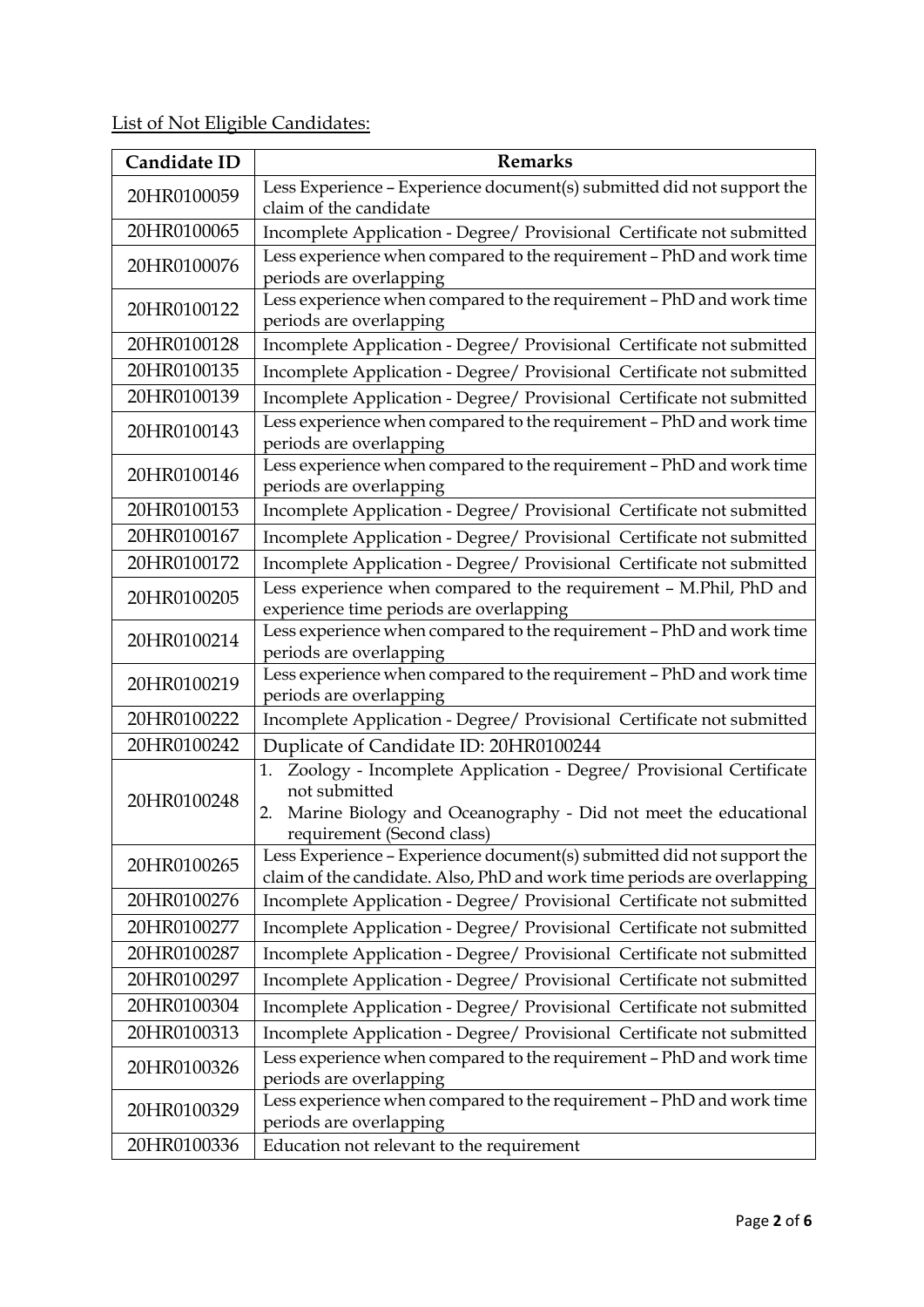| Candidate ID | <b>Remarks</b>                                                                                   |
|--------------|--------------------------------------------------------------------------------------------------|
| 20HR0100382  | Less experience when compared to the requirement - PhD and work time                             |
|              | periods are overlapping                                                                          |
| 20HR0100394  | Incomplete Application - Degree/ Provisional Certificate not submitted                           |
| 20HR0100407  | Less Experience - Experience document(s) submitted did not support the<br>claim of the candidate |
| 20HR0100413  | Less experience when compared to the requirement - PhD and work time<br>periods are overlapping  |
| 20HR0100430  | Did not meet the educational requirement (Second class)                                          |
| 20HR0100432  | Experience not relevant to the requirement                                                       |
| 20HR0100469  | Less Experience - Experience document(s) submitted did not support the<br>claim of the candidate |
| 20HR0100470  | Incomplete Application - Degree/ Provisional Certificate not submitted                           |
| 20HR0100480  | Incomplete Application - Degree/ Provisional Certificate not submitted                           |
| 20HR0100516  | Less Experience - Experience document(s) submitted did not support the<br>claim of the candidate |
| 20HR0100529  | Less Experience - Experience document(s) submitted did not support the<br>claim of the candidate |
| 20HR0100538  | Less Experience                                                                                  |
| 20HR0100554  | Duplicate of Candidate ID: 20HR0100666                                                           |
| 20HR0100566  | Less Experience - Experience document(s) submitted did not support the<br>claim of the candidate |
| 20HR0100573  | Less Experience - Experience document(s) submitted did not support the<br>claim of the candidate |
| 20HR0100576  | Incomplete Application - Degree/ Provisional Certificate not submitted                           |
| 20HR0100581  | Incomplete Application - Degree/ Provisional Certificate not submitted                           |
| 20HR0100584  | Less Experience - Experience document(s) submitted did not support the<br>claim of the candidate |
| 20HR0100593  | Less Experience - Experience document(s) submitted did not support the<br>claim of the candidate |
| 20HR0100617  | Less Experience - Experience document(s) submitted did not support the<br>claim of the candidate |
| 20HR0100630  | Less Experience                                                                                  |
| 20HR0100642  | Less Experience                                                                                  |
| 20HR0100648  | Incomplete Application - Degree/ Provisional Certificate not submitted                           |
| 20HR0100665  | Incomplete Application - Degree/ Provisional Certificate not submitted                           |
| 20HR0100682  | Experience not relevant to the requirement                                                       |
| 20HR0100711  | Less Experience                                                                                  |
| 20HR0100716  | Less Experience - Experience document(s) submitted did not support the<br>claim of the candidate |
| 20HR0100733  | Less Experience - Experience document(s) submitted did not support the<br>claim of the candidate |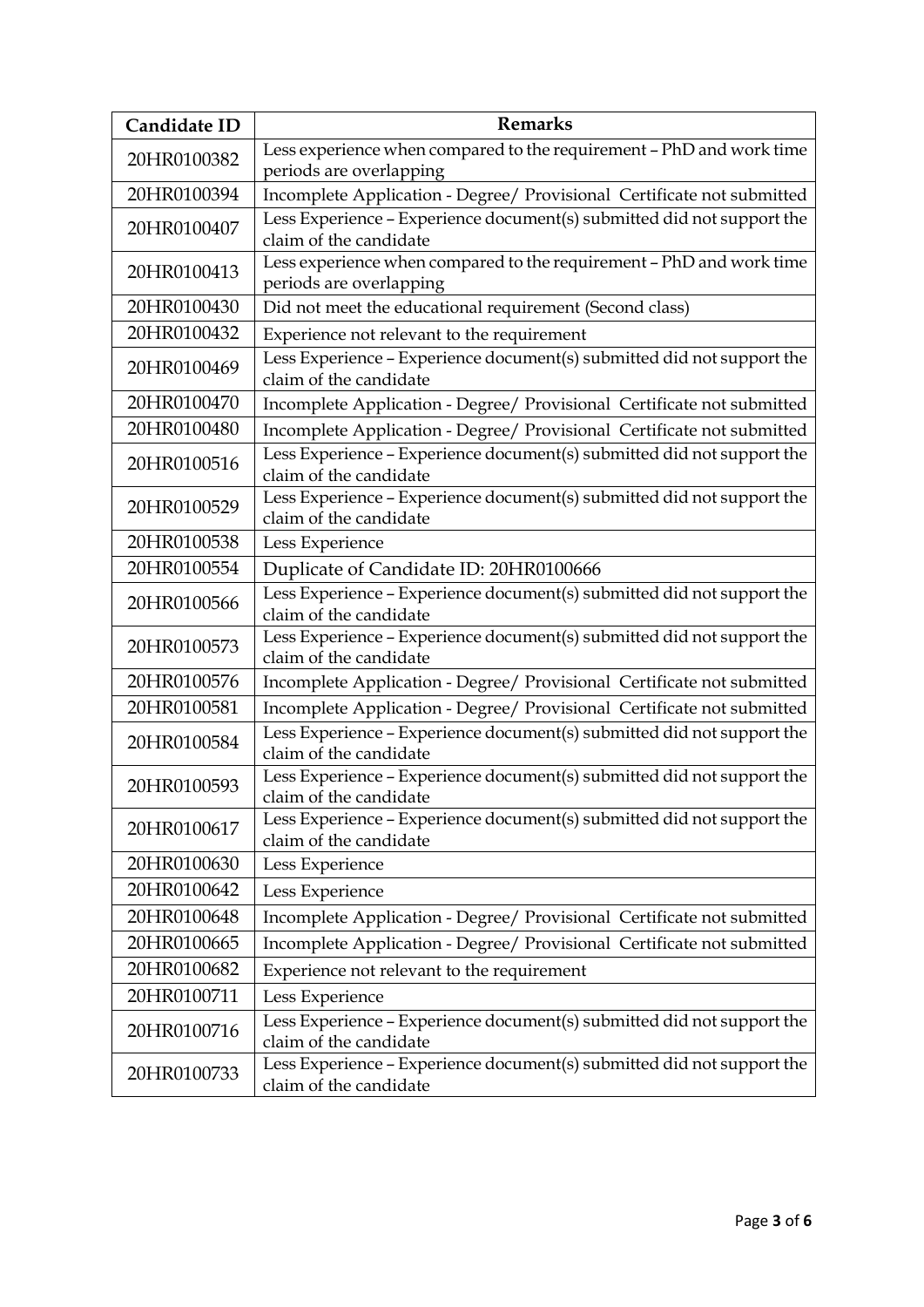# **Post code: 200102 (Project Associate III)**

#### List of Eligible Candidates:

| 20HR0100047, |             | 20HR0100063, 20HR0100195, 20HR0100245, | 20HR0100269, |
|--------------|-------------|----------------------------------------|--------------|
| 20HR0100289, | 20HR0100339 |                                        |              |

# List of Not Eligible Candidates:

| Candidate ID | <b>Remarks</b>                                                                                    |
|--------------|---------------------------------------------------------------------------------------------------|
| 20HR0100043  | Incomplete Application - Degree/ Provisional Certificate not<br>submitted                         |
| 20HR0100044  | Reservation certificate submitted is not valid                                                    |
| 20HR0100075  | Incomplete Application - Degree/ Provisional Certificate not<br>submitted                         |
| 20HR0100093  | Reservation certificate submitted is not currently valid                                          |
| 20HR0100205  | Less Experience - Experience document(s) submitted did not<br>support the claim of the candidate. |
| 20HR0100246  | Reservation certificate submitted is not currently valid                                          |
| 20HR0100291  | Reservation certificate submitted is not currently valid                                          |
| 20HR0100302  | Reservation certificate submitted is not currently valid                                          |
| 20HR0100375  | Less experience when compared to the requirement                                                  |
| 20HR0100455  | Reservation certificate submitted is not complete                                                 |
| 20HR0100612  | Reservation certificate submitted is not valid                                                    |
| 20HR0100621  | Reservation certificate submitted is not valid                                                    |
| 20HR0100639  | Reservation certificate submitted is not currently valid                                          |
| 20HR0100648  | Incomplete Application - Degree/ Provisional Certificate not<br>submitted                         |
| 20HR0100724  | Reservation certificate submitted is not valid                                                    |
| 20HR0100734  | Less Experience - Experience document(s) submitted did not<br>support the claim of the candidate. |

# **Post Code: 200103 (Project Associate I) (1 No. – UR & 1 No. SC)**

List of Eligible Candidates:

|                           | 20HR0100019, 20HR0100069, | 20HR0100089, 20HR0100114, 20HR0100119, |              |
|---------------------------|---------------------------|----------------------------------------|--------------|
|                           | 20HR0100184, 20HR0100195, | 20HR0100207, 20HR0100258,              | 20HR0100289, |
|                           | 20HR0100296, 20HR0100339, | 20HR0100371, 20HR0100465, 20HR0100496, |              |
| 20HR0100524, 20HR0100534, |                           | 20HR0100604, 20HR0100623, 20HR0100646, |              |
| 20HR0100713, 20HR0100714  |                           |                                        |              |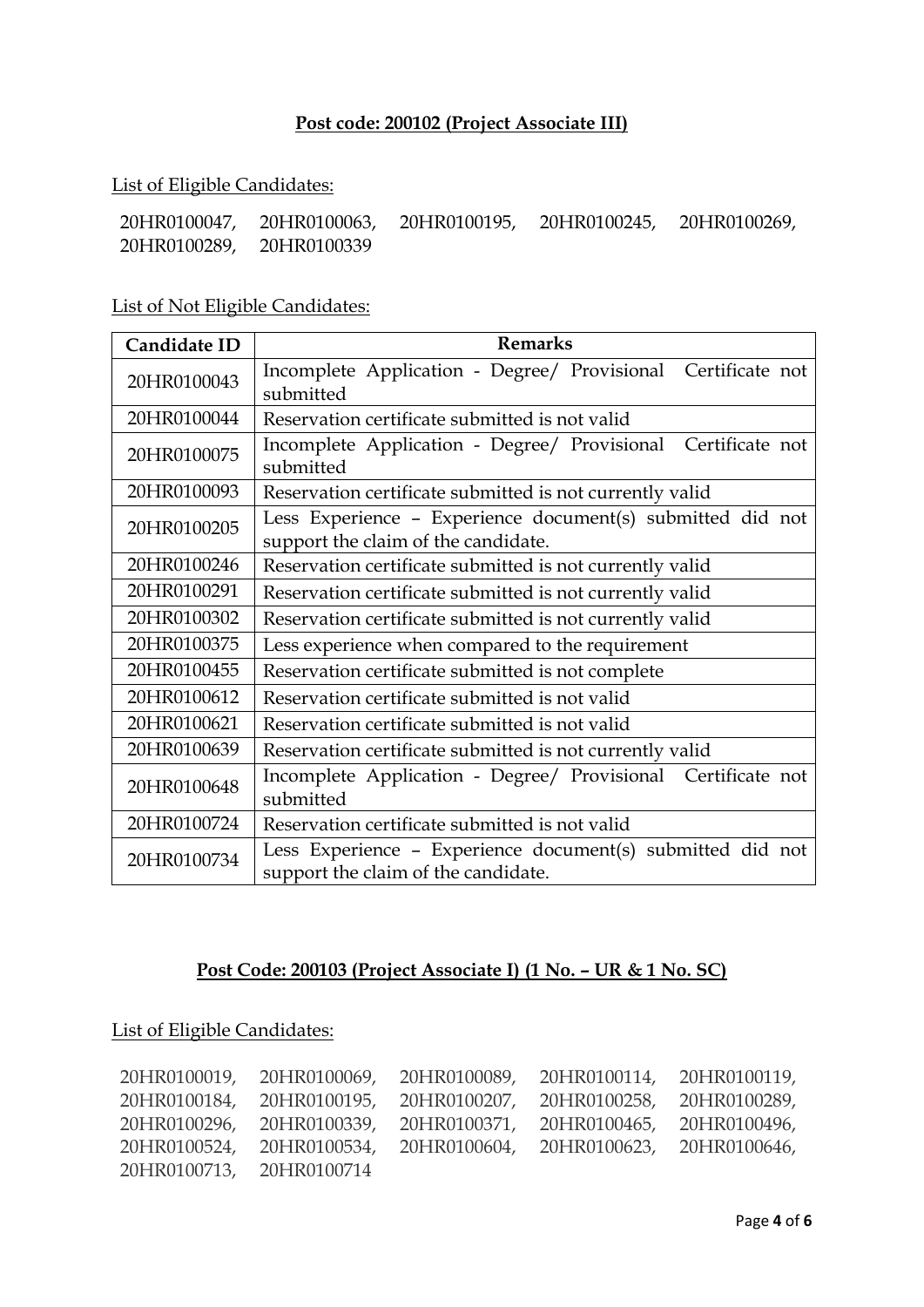List of Not Eligible Candidates:

| Candidate ID | <b>Remarks</b>                                                                                          |
|--------------|---------------------------------------------------------------------------------------------------------|
| 20HR0100014  | Incomplete Application - Experience document(s) submitted did                                           |
|              | not support the claim of the candidate                                                                  |
| 20HR0100045  | Less Experience - Experience document(s) submitted did not                                              |
|              | support the claim of the candidate                                                                      |
| 20HR0100070  | Incomplete Application - Degree/ Provision Certificate not<br>submitted                                 |
| 20HR0100075  | Incomplete Application - Degree/ Provision Certificate not<br>submitted                                 |
| 20HR0100086  | Educational qualification not relevant to the requirement                                               |
| 20HR0100100  | Educational qualification not relevant to the requirement                                               |
| 20HR0100127  | Educational qualification not relevant to the requirement                                               |
| 20HR0100171  | Did not meet the minimum experience requirement                                                         |
| 20HR0100174  | Incomplete Application - Experience document(s) submitted did<br>not support the claim of the candidate |
| 20HR0100176  | Incomplete Application - Degree/ Provision Certificate not<br>submitted                                 |
| 20HR0100210  | Incomplete Application - Degree/ Provision Certificate not<br>submitted                                 |
| 20HR0100221  | Incomplete Application - Degree/ Provision Certificate not<br>submitted                                 |
| 20HR0100224  | Incomplete Application - Degree/ Provision Certificate not<br>submitted                                 |
| 20HR0100262  | Educational qualification not relevant to the requirement                                               |
| 20HR0100273  | Incomplete Application - Degree/ Provision Certificate not<br>submitted                                 |
| 20HR0100293  | Incomplete Application - Degree/ Provision Certificate not<br>submitted                                 |
| 20HR0100345  | Educational qualification not relevant to the requirement                                               |
| 20HR0100421  | Educational qualification not relevant to the requirement                                               |
| 20HR0100448  | Incomplete Application - Degree/ Provision Certificate not<br>submitted                                 |
| 20HR0100512  | Incomplete Application - Degree/ Provision Certificate not<br>submitted                                 |
| 20HR0100562  | Did not meet the minimum experience requirement                                                         |
| 20HR0100589  | Educational qualification not relevant to the requirement                                               |
| 20HR0100592  | Incomplete Application - Experience document(s) submitted did<br>not support the claim of the candidate |
| 20HR0100620  | Educational qualification not relevant to the requirement                                               |
| 20HR0100659  | Incomplete Application - Degree/ Provision Certificate not<br>submitted                                 |